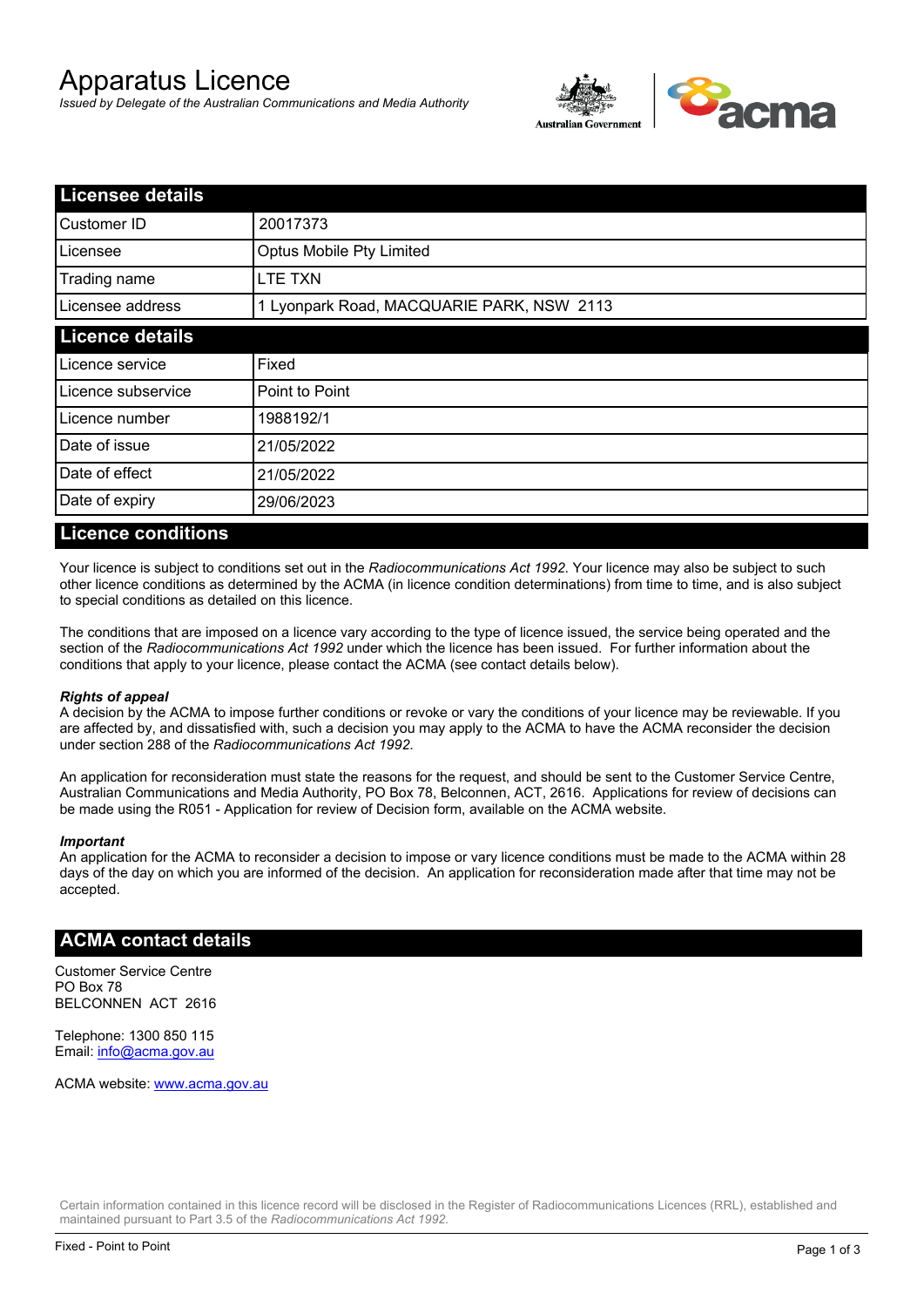# **Advisory Notes applying to licence no.: 1988192/1**

Conditions applicable to the operation of Point to Point station(s) authorised under this licence can be found in the Radiocommunications Licence Conditions (Apparatus Licence) Determination and the Radiocommunications Licence Conditions (Fixed Licence) Determination, the 'fixed licence lcd'. Copies of these determinations are available from the ACMA and from the ACMA home page (www.acma.gov.au).